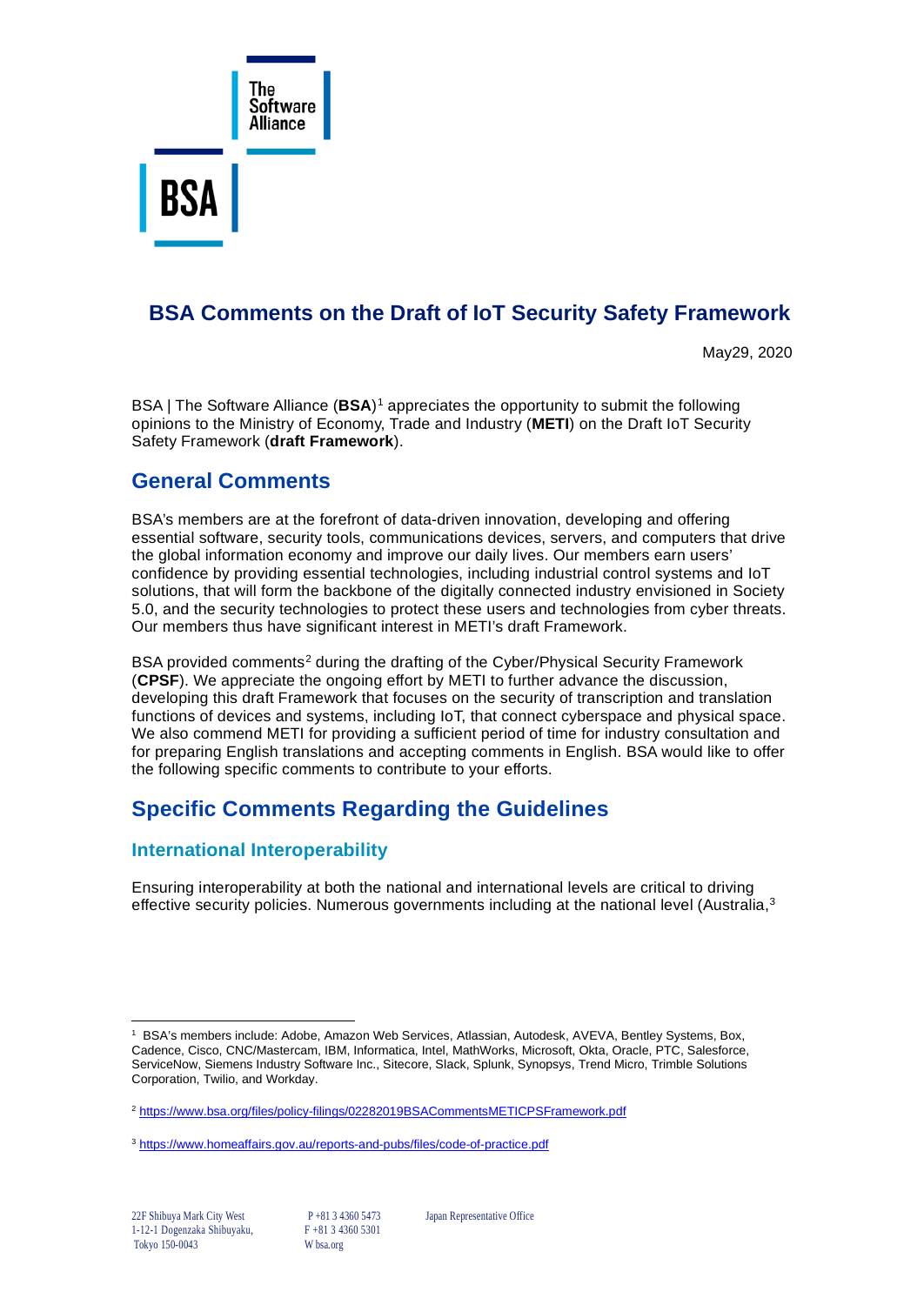the European Union,<sup>[4](#page-1-0)</sup> Japan,<sup>[5](#page-1-1)</sup> Singapore,<sup>[6](#page-1-2)</sup> and the United Kingdom<sup>[7](#page-1-3)</sup>) and the state or provincial level (California<sup>[8](#page-1-4)</sup> and Oregon<sup>[9](#page-1-5)</sup> in the United States) have developed initiatives to address IoT security. As more governments rightly focus on this pressing issue, the risk of fragmentation among policies increases. National and international fragmentation in governments' IoT security policies is problematic because IoT solutions are inherently interconnected and interdependent. Fragmented policies can cause difficulties for enterprises offering products and services in many markets that may have divergent or contradictory requirements. Such outcomes can reduce competitiveness and stifle innovation, thus undermining the ability of end-users to access the most secure technologies.

As government approaches to IoT security take shape, multinational technology companies developing IoT solutions will face an increasingly complex landscape of policy guidance, regulatory requirements, and standards. Leading developers of IoT solutions offer their cutting-edge technologies worldwide, no matter where the underlying code was developed or the devices were manufactured. Such businesses will be harmed if national and international policies related to security and safety are disjointed, incoherent, or conflicting. Therefore, promoting internationally interoperable IoT security policies is a critical goal for the global economy.

Government IoT security policies should be informed by, and to the extent possible, aligned with other, similar efforts underway around the world.<sup>[10](#page-1-6)</sup> To achieve this goal, government policies should be based on internationally recognized standards where available.

In this regard, BSA would like to bring attention some recent work in this area and recommend METI's review of the efforts listed below.

- The US National Institute for Standards and Technology (NIST) Recommendations for IoT Device Manufacturers: Foundational Activities and Core Device Cybersecurity Capability Baseline (2nd Draft)<sup>[11](#page-1-7)</sup>
- The C2 Consensus on IoT Device Security Baseline Capabilities (in revision)<sup>[12](#page-1-8)</sup>
- ISO/IEC 27402 (in process) (IoT security and privacy Device baseline requirements)

<span id="page-1-0"></span><sup>&</sup>lt;sup>4</sup> [https://www.enisa.europa.eu/publications/good-practices-for-security-of-iot,](https://www.enisa.europa.eu/publications/good-practices-for-security-of-iot) <https://www.enisa.europa.eu/publications/iot-security-standards-gap-analysis>

<span id="page-1-1"></span><sup>5</sup> [https://www.meti.go.jp/english/press/2016/0705\\_01.html](https://www.meti.go.jp/english/press/2016/0705_01.html)

<span id="page-1-2"></span><sup>6</sup> [https://www.imda.gov.sg/-/media/imda/files/regulation-licensing-and-consultations/consultations/open-for-public](https://www.imda.gov.sg/-/media/imda/files/regulation-licensing-and-consultations/consultations/open-for-public-comments/consultation-for-iot-cyber-security-guide/imda-iot-cyber-security-guide.pdf)[comments/consultation-for-iot-cyber-security-guide/imda-iot-cyber-security-guide.pdf](https://www.imda.gov.sg/-/media/imda/files/regulation-licensing-and-consultations/consultations/open-for-public-comments/consultation-for-iot-cyber-security-guide/imda-iot-cyber-security-guide.pdf)

<span id="page-1-3"></span><sup>7</sup> <https://www.gov.uk/government/publications/code-of-practice-for-consumer-iot-security>

<span id="page-1-4"></span><sup>8</sup> [https://leginfo.legislature.ca.gov/faces/billNavClient.xhtml?bill\\_id=201720180SB327](https://leginfo.legislature.ca.gov/faces/billNavClient.xhtml?bill_id=201720180SB327)

<span id="page-1-5"></span><sup>9</sup> <https://olis.leg.state.or.us/liz/2019R1/Downloads/MeasureDocument/HB2395/Enrolled>

<span id="page-1-6"></span><sup>&</sup>lt;sup>10</sup> E.g. ISO/IEC 19941:2017 is designed to increase interoperability between systems and is a reference for the European Interoperability Framework and other emerging frameworks for interoperability.

<span id="page-1-7"></span><sup>11</sup> <https://csrc.nist.gov/publications/detail/nistir/8259/draft>

<span id="page-1-8"></span><sup>12</sup> [https://securingdigitaleconomy.org/wp-content/uploads/2019/09/CSDE\\_IoT-C2-Consensus-Report\\_FINAL.pdf](https://securingdigitaleconomy.org/wp-content/uploads/2019/09/CSDE_IoT-C2-Consensus-Report_FINAL.pdf)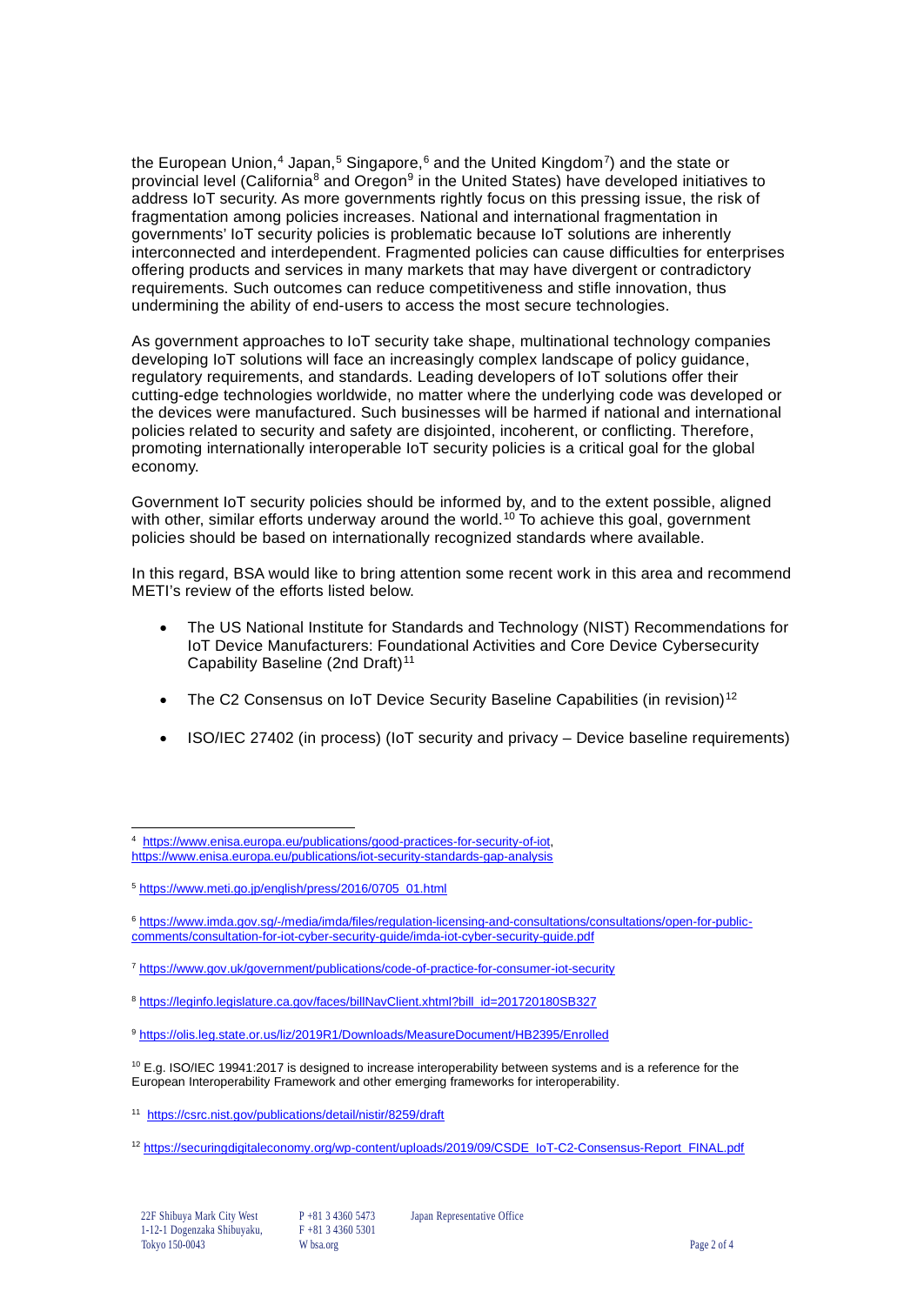### **Consistent Definitions**

BSA supports effective IoT security policies that include specific, understandable definitions aligned with international, consensus-driven, widely adopted standards for key terms, such as "IoT" and "IoT device". This is critical for clearly communicating policies' scope and intent to industry and other stakeholders, and to avoid inconsistent definitions.

In this respect, we recommend policymakers ensure IoT security policies define which devices are covered with the greatest specificity and clarity possible. In general, IoT security policies should use definitions for "IoT device" and "IoT systems" based on internationally recognized standards $13$  that:

- refer to a device that is designed to connect to a network and includes computer processing capabilities necessary to collect, send, or receive data;
- refer to finished product available to end users that is usable for its intended functions without being embedded or integrated into any other product and is not a component;
- acknowledge that IoT devices are designed to be connected to a broader ecosystem that includes other components, devices, and systems; and
- do not include general computing devices, including personal computing systems, smart mobile communications devices, and mainframe computing systems.

#### **Section 1-1-2: The positioning of the second layer, Lines 94-98**

BSA recommends the example in this section emphasize the need for designers and implementers of IoT systems to consider additional physical security control measures based on the environmental condition where the IoT device will be installed, to protect critical IoT devices. The proposed use of physical separation as a required control is prescriptive and is not an effective or efficient approach when considering the dynamic and multi-faceted nature of the IoT environment highlighted in lines 55 to 57. Moreover, physical network separation may interfere with dynamic, effective, and efficient mechanisms for ensuring data integrity within acceptable parameters best implemented within the application that is collecting, processing, or handling data, because the accuracy of data collected by the IoT device at the physical layer and converted from analogue signals into the digital domain cannot be guaranteed.

#### **Section 1-1-2: The positioning of the second layer, Lines 94-98 Section 3-2-1: Organization of hidden risks in devices and systems connecting physical space and Cyberspace**

We also suggest considering additional approaches to risk management that complement the *result/impact assessment* process adopted in the proposed framework. The references of the recent efforts mentioned above (see Section on International Interoperability) contain helpful information about additional approaches to risk analysis in IoT.

#### **Section 3-3-1 through 3-3-3: Confirmation Requirements**

This section suggests the use of various confirmation requirements for security (voluntary attestation, certification, licensing, etc.). While many of these requirements would be beneficial for security, particularly in high-risk applications, international coordination should be leveraged in order to establish the criteria to ensure international interoperability of standards and elevate security protocols globally. We recommend METI further clarify the conditions for confirmation requirements.

<span id="page-2-0"></span><sup>13</sup> E.g. ISO/IEC 17788:2014 Information technology - Cloud computing - Overview and vocabulary; ISO/IEC 20924:2018 Information technology - Internet of Things (IoT) – Vocabulary; and ISO/IEC TR 23188:2020 Information technology - Cloud computing - Edge computing landscape